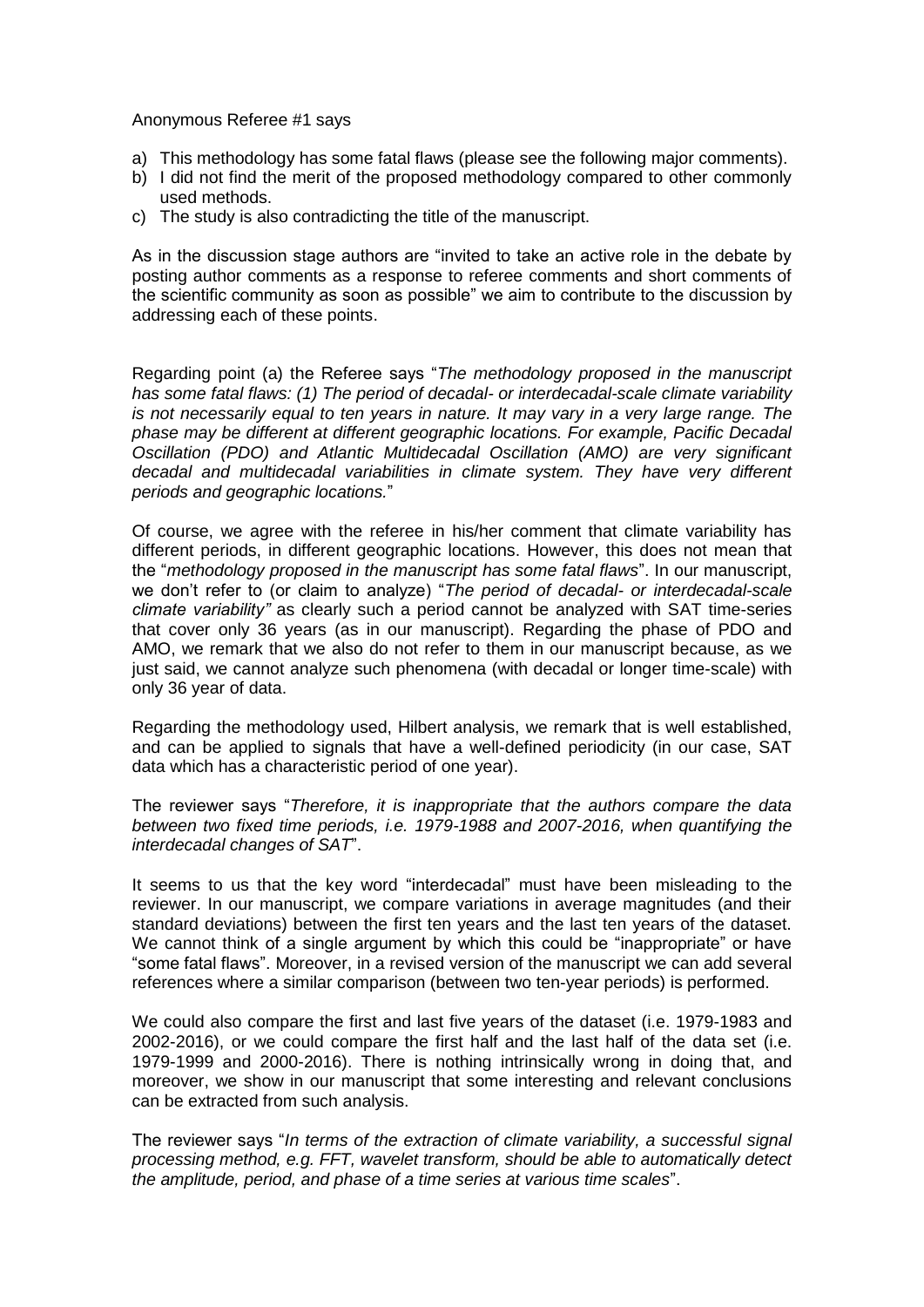We fully agree with this comment but that is not scope of our work, as we aim to detect *instantaneous* amplitude, frequency and phase. To the best of our knowledge, only the Hilbert transform can provide, for each data value, x(t), in a time-series, an instantaneous amplitude, a(t), frequency, f(t) and phase, fi(t).

The reviewer says "*The author proposed method includes signals at all time scales and does not filter out the interdecadal variability. In this respect, I do not see the merit of the method proposed in the manuscript*."

A main point in our manuscript is that we demonstrate that meaningful information can be extracted from the raw data, without making any a priori assumption, i.e., without the need to filter the data (we preprocess the data just by de-trending and normalizing).

The reviewer says "*I noticed that the authors cited some literatures with regard to Hilbert-Huang transform (HHT). HHT, consisting of empirical mode decomposition (EMD) and Hilbert spectral analysis, can provide a time-frequency-energy description of a time series, which has been used extensively in geophysical research. Why the authors only use Hilbert transform here?*"

Our aim is to show that a simple approach can indeed yield meaningful information. To keep the algorithm simple we have not used the HHT. However, we performed extensive tests to verify that the amplitude and the phase extracted were appropriated (*x(t)=a(t) cos[fi(t)]* for all *t* except during a transient first and final time-intervals that were disregarded). We also compared the results with different algorithms that implemented the Hilbert transform and different ways of computing the Hilbert phase. Moreover, in the *supplementary information* we compared two reanalysis and did not detect any "fatal flaws" or contradiction with well-known climate phenomena, to justify trying a more advanced method. In addition, in the *supplementary information* we also show that results of Hilbert analysis can be well-explained by a simple model (AR(1) process) which is commonly used as a null-hypothesis in climate studies.

Of course, this argument is valid for the analysis of SAT data that, as mentioned before, has a defined periodicity imposed by the annual solar cycle. The analysis of other climatological variables (lacking well defined periodicity) will likely need the use of more advanced tools, such as HHT.

The reviewer says "*In terms of the detection of interdecadal climate variability, are there any merits of the proposed methodology compared to the HHT?*"

As we explained before we limit the study to detect changes (in averaged quantities and standard deviations) between the first and last ten years of the dataset. In this sense, a main merit is that the algorithm, while being simple to implement, gives information which is consistent with information we extracted by other means (see next paragraph).

Regarding point (b): "*I did not find the merit of the proposed methodology*".

The reviewer says "*I personally do not think the authors present an effective method in identifying interdecadal climate variabilities. If the authors think they did, they have to clearly elucidate the merits of their approach beyond other data analysis methods.*"

In our manuscript we compare the results of Hilbert analysis with another data analysis method (as explained in section Methods, subsection 3.2). Specifically, we compare two approaches in Figs. 2(c) and 2(d), in Fig. 3(a) and 3(b) and in Fig. 4(c) and 4(d). In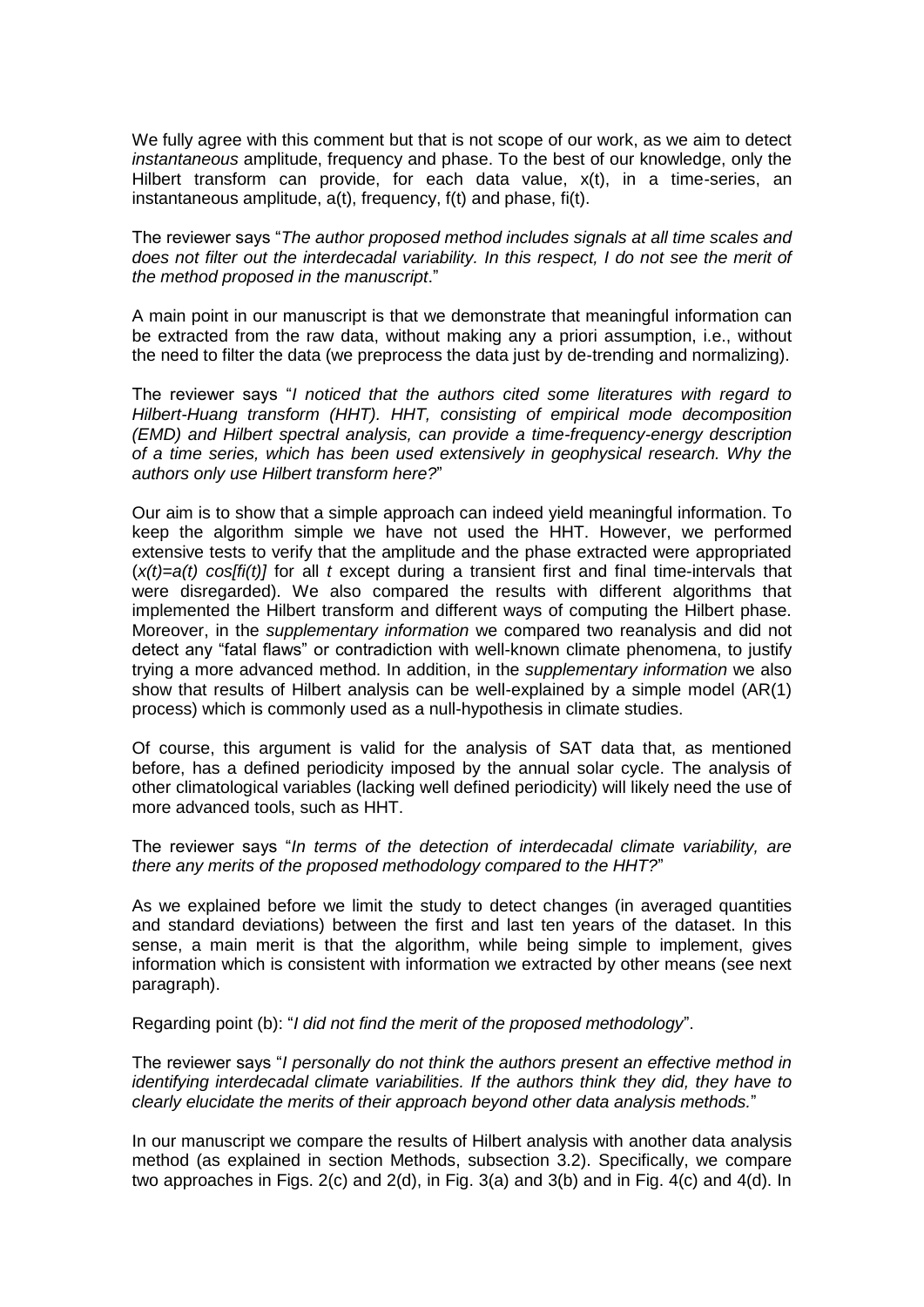all cases we have found consistent results. Regarding the merits of our approach, we note that Hilbert analysis detects stronger variations, and/or more clear (better defined) spatial patterns: the uncovered regions where variations are more pronounced are clearer –i.e., less noisy—with the Hilbert approach.

The reviewer says "*The introduction was not well written. There are many general sentences followed by a number of literature citations without going into details. For example, in P1 L16-19, "Data analysis tools commonly used for the study of complex system are successfully being used for climate data analysis (Huang and Wu, 2008; Ghil etal., 2011; Palus, 2014; Tsonis and Swanson, 2008; Donges et al., 2009; Fountailis et al., 2015; Tantet and Dijkstra, 2014)". What data analysis methods or tools do the authors refer to here? What is the strength and shortcoming of various methods? These general sentences barely provided any useful information to readers.*"

The goal of this sentence was to provide the reader with a non-exhaustive list of relevant references; however, we agree with the reviewer that the information provided is barely useful and we will be happy to expand and improve the introduction in a revised version of the manuscript.

The reviewer says *"The significance test proposed by the authors lacks mathematical basis. What is the significance level? The determination of significance threshold seems arbitrary. Why 2sigma s is chosen?"*

It seems to us that the reviewer did not notice that this manuscript is accompanied by *supplementary information* where we show how the significance threshold modifies the obtained maps (Fig. 2 of the SI presents results with no threshold, 2sigma and 4 sigma). We will be happy to move this information to the main manuscript in a revised version. We will also be happy to expand this section to further discuss the appropriateness of the significance test done.

Regarding point (c): *The study is also contradicting the title of the manuscript*.

The reviewer says "*The title of manuscript includes two key words, "interdecadal changes" and "large-scale" patterns". However, as I previously explained, it is inappropriate to measure the interdecadal changes in SAT with the difference between two fixed periods. The interdecadal changes of SAT presented in the study are misleading due to the methodology.*

In the context of our work, "interdecadal" refers to changes in the last decade with respect to the first decade of the reanalysis. While we believe that it is correct to refer to such changes as "interdecadal", for the sake of clarity we will be happy to modify the wording in the title and in the text in a revised version. We suggest the following title, which more clearly reflects the content of the manuscript: *Quantifying changes in surface air temperature dynamics over several decades.*

The reviewer says *"On the other hand, the manuscript focuses on some specific spots, e.g. the spots located in Arctic and Amazonia. This is not large-scale pattern of SAT. Therefore, the research contradicts the title of the manuscript. The authors could consider focusing on the large-scale patterns of SAT, e.g. the PDO- or AMO-related SST pattern."*

In the context of our work, "large-scale pattern" refers to spatial patterns, which are well-defined geographical regions where we uncover large changes in Hilbert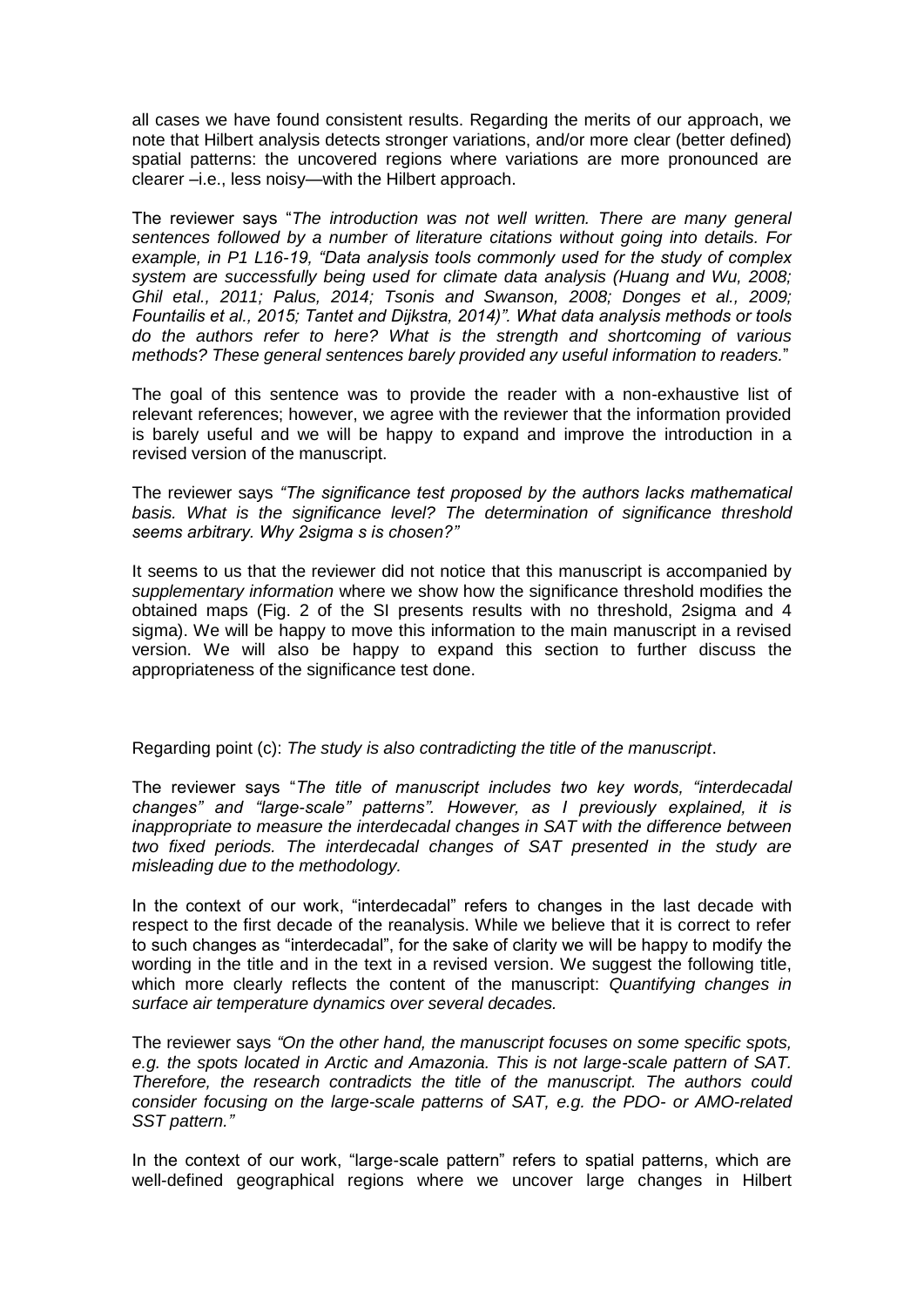magnitudes (averaged amplitude, averaged frequency, and the standard deviations). As we said before, we don't mention PDO or AMO in our manuscript. Again for the sake of clarity, we will be happy to modify the wording in the title and in the text of a revised manuscript.

*However, I do not see very clear PDO- or AMO-like SAT pattern from the figures, which is probably due to the inappropriate approach employed, i.e. using the difference between two fixed periods. For example, no clear difference in PDO-like SAT pattern can be found if both periods (1979-1988 and 2007-2016) were in the positive phase of PDO. Under such circumstance, the conclusion of no PDO-like decadal variability would be clearly wrong."*

As we said before, we do not study changes of (we don't refer to and we do not make any conclusion of) PDO or AMO. We are convinced that the key words "inter-decadal changes" and "large-scale patterns" lead the reviewer to a misunderstanding /misinterpretation of our work and results. For the sake of clarity we will be happy to change these key words in the title and in the text of a revised manuscript.

The reviewer says "*The explanations on the reasons of interdecadal changes in SAT daily time series are vague and hand waving. I'm not saying the explanations are wrong but lack of in-depth analysis and evidence. Some explanations do not even match the results shown in the figures. For example, figure 1 shows a clear increase in the amplitude of SAT time series. The authors argue that the increase in the amplitude of SAT series is linked to the decrease in precipitation. The decrease in precipitation in turn leads to an increase in SAT due to changes in energy partition between latent heat and sensible heat (P4, L12-16). Assume this is correct, but it only explains the increase in SAT rather than the increase in the "amplitude" of SAT*."

Our work is aimed at i) proposing a new method to study climatic variations as those shown in Fig. 1, and ii) using this method to detect the geographical regions where such variations are more pronounced. To confirm the robustness of our results in the supplementary information we compare two reanalysis dataset. We see that the results are consistent; however, also some differences are detected and discussed. While we would like to provide more "in-deep" explanations of the changes uncovered, unfortunately this is not always possible and that is why the explanations might seem "vague and hand waving". We can of course try to improve the interpretation of our findings, however, we remark that the main goals of our work are to propose a new methodology and to identify the regions where the changes are more pronounced. We hope that our results will motivate further investigations to understand the reasons that underlie the uncovered large variations.

We disagree with "*Some explanations do not even match the results shown in the figures."* In particular, in the example mentioned by the reviewer, both time series confirm the changes detected by Hilbert amplitude, and the explanation provided match the increase in the amplitude of SAT annual oscillation: because precipitation in the Amazonas has annual periodicity, the decrease of the amplitude of the precipitation cycle is likely to produce an increase in the amplitude of SAT cycle.

The reviewer says "*The conclusion section did not well summarize the main findings. In my point of view, the key point of the manuscript is the method proposed to identify climate variability using Hilbert transform. However the short conclusion section barely summarizes the method*."